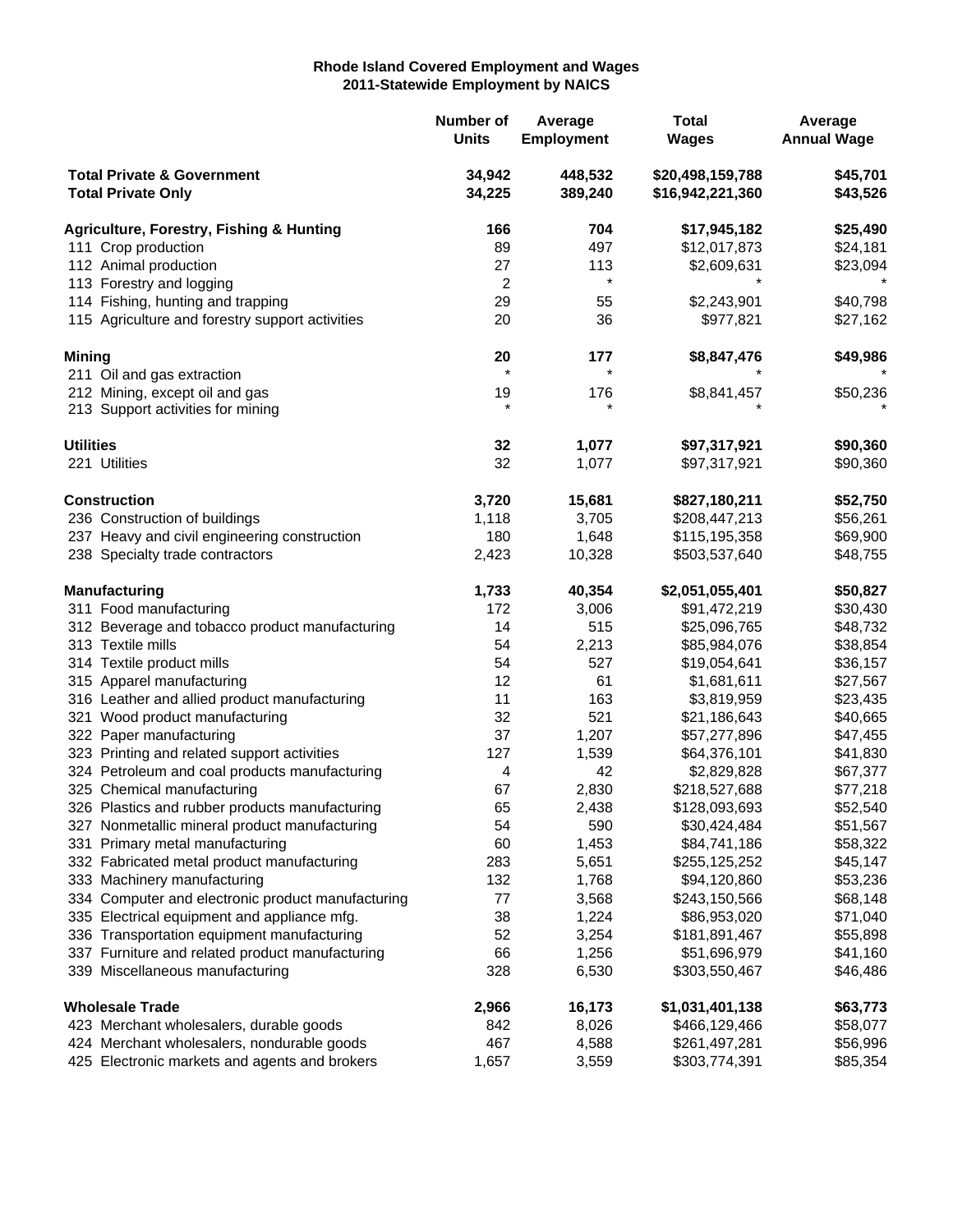## **Rhode Island Covered Employment and Wages 2011-Statewide Employment by NAICS**

|                     |                                                   | Number of<br><b>Units</b> | Average<br><b>Employment</b> | <b>Total</b><br><b>Wages</b> | Average<br><b>Annual Wage</b> |
|---------------------|---------------------------------------------------|---------------------------|------------------------------|------------------------------|-------------------------------|
| <b>Retail Trade</b> |                                                   | 3,814                     | 46,881                       | \$1,250,423,330              | \$26,672                      |
|                     | 441 Motor vehicle and parts dealers               | 398                       | 5,228                        | \$222,395,458                | \$42,539                      |
|                     | 442 Furniture and home furnishings stores         | 184                       | 1,160                        | \$34,677,369                 | \$29,894                      |
|                     | 443 Electronics and appliance stores              | 177                       | 1,189                        | \$46,196,446                 | \$38,853                      |
|                     | 444 Building material and garden supply stores    | 227                       | 3,672                        | \$116,815,968                | \$31,813                      |
|                     | 445 Food and beverage stores                      | 694                       | 11,702                       | \$250,994,184                | \$21,449                      |
|                     | 446 Health and personal care stores               | 343                       | 4,942                        | \$167,058,265                | \$33,804                      |
|                     | 447 Gasoline stations                             | 320                       | 1,806                        | \$36,941,312                 | \$20,455                      |
|                     | 448 Clothing and clothing accessories stores      | 479                       | 4,158                        | \$75,688,013                 | \$18,203                      |
|                     | 451 Sporting goods, hobby, book and music stores  | 202                       | 1,443                        | \$25,600,793                 | \$17,741                      |
|                     | 452 General merchandise stores                    | 151                       | 7,444                        | \$152,335,664                | \$20,464                      |
|                     | 453 Miscellaneous store retailers                 | 423                       | 2,539                        | \$52,989,661                 | \$20,870                      |
|                     | 454 Nonstore retailers                            | 222                       | 1,598                        | \$68,730,197                 | \$43,010                      |
|                     | <b>Transportation &amp; Warehousing</b>           | 694                       | 9,164                        | \$340,619,984                | \$37,169                      |
|                     | 481 Air transportation                            | 22                        | 353                          | \$14,084,065                 | \$39,898                      |
|                     | 482 Rail transportation                           | 1                         | $\star$                      |                              |                               |
|                     | 483 Water transportation                          | 9                         | 188                          | \$6,952,945                  | \$36,984                      |
|                     | 484 Truck transportation                          | 282                       | 2,070                        | \$94,960,574                 | \$45,875                      |
|                     | 485 Transit and ground passenger transportation   | 99                        | 2,293                        | \$52,742,521                 | \$23,002                      |
|                     | 486 Pipeline transportation                       | 4                         | $\star$                      |                              |                               |
|                     | 487 Scenic and sightseeing transportation         | 47                        | 183                          | \$4,699,977                  | \$25,683                      |
|                     | 488 Support activities for transportation         | 134                       | 1,054                        | \$41,691,186                 | \$39,555                      |
|                     | 491 Postal service                                | 0                         | 0                            | \$0                          | \$0                           |
|                     | 492 Couriers and messengers                       | 69                        | 1,620                        | \$67,025,531                 | \$41,374                      |
|                     | 493 Warehousing and storage                       | 29                        | 1,345                        | \$54,729,205                 | \$40,691                      |
|                     | <b>Information</b>                                | 740                       | 10,145                       | \$649,546,461                | \$64,026                      |
|                     | 511 Publishing industries, except Internet        | 249                       | 2,332                        | \$167,253,281                | \$71,721                      |
|                     | 512 Motion picture and sound recording industries | 103                       | 707                          | \$18,413,038                 | \$26,044                      |
|                     | 515 Broadcasting, except Internet                 | 33                        | 653                          | \$36,034,746                 | \$55,183                      |
|                     | 516 Internet publishing and broadcasting          | 0                         | 0                            | \$0                          | \$0                           |
|                     | 517 Telecommunications                            | 158                       | 2,765                        | \$197,583,085                | \$71,459                      |
|                     | 518 ISPs, search portals, and data processing     | 102                       | 3,087                        | \$209,847,126                | \$67,978                      |
|                     | 519 Other information services                    | 96                        | 601                          | \$20,415,185                 | \$33,969                      |
|                     | <b>Finance &amp; Insurance</b>                    | 1,524                     | 23,041                       | \$1,801,741,169              | \$78,197                      |
|                     | 521 Monetary authorities - central bank           | 0                         | 0                            | \$0                          | \$0                           |
|                     | 522 Credit intermediation and related activities  | 537                       | 9,668                        | \$558,221,309                | \$57,739                      |
|                     | 523 Securities, commodity contracts, investments  | 274                       | 4,334                        | \$627,945,255                | \$144,888                     |
|                     | 524 Insurance carriers and related activities     | 677                       | 8,890                        | \$604,745,498                | \$68,025                      |
|                     | 525 Funds, trusts, and other financial vehicles   | 38                        | 150                          | \$10,829,107                 | \$72,194                      |
|                     | <b>Real Estate, Rental &amp; Leasing</b>          | 1,064                     | 5,645                        | \$218,571,229                | \$38,719                      |
|                     | 531 Real estate                                   | 844                       | 4,151                        | \$164,162,272                | \$39,548                      |
|                     | 532 Rental and leasing services                   | 209                       | 1,436                        | \$50,741,601                 | \$35,335                      |
|                     | 533 Lessors of nonfinancial intangible assets     | 11                        | 59                           | \$3,667,356                  | \$62,159                      |
|                     | <b>Professional &amp; Technical Services</b>      | 4,167                     | 20,948                       | \$1,360,096,936              | \$64,927                      |
|                     | 541 Professional and technical services           | 4,167                     | 20,948                       | \$1,360,096,936              | \$64,927                      |
|                     | <b>Management of Companies &amp; Enterprise</b>   | 246                       | 9,849                        | \$1,016,265,404              | \$103,185                     |
|                     | 551 Management of companies and enterprises       | 246                       | 9,849                        | \$1,016,265,404              | \$103,185                     |